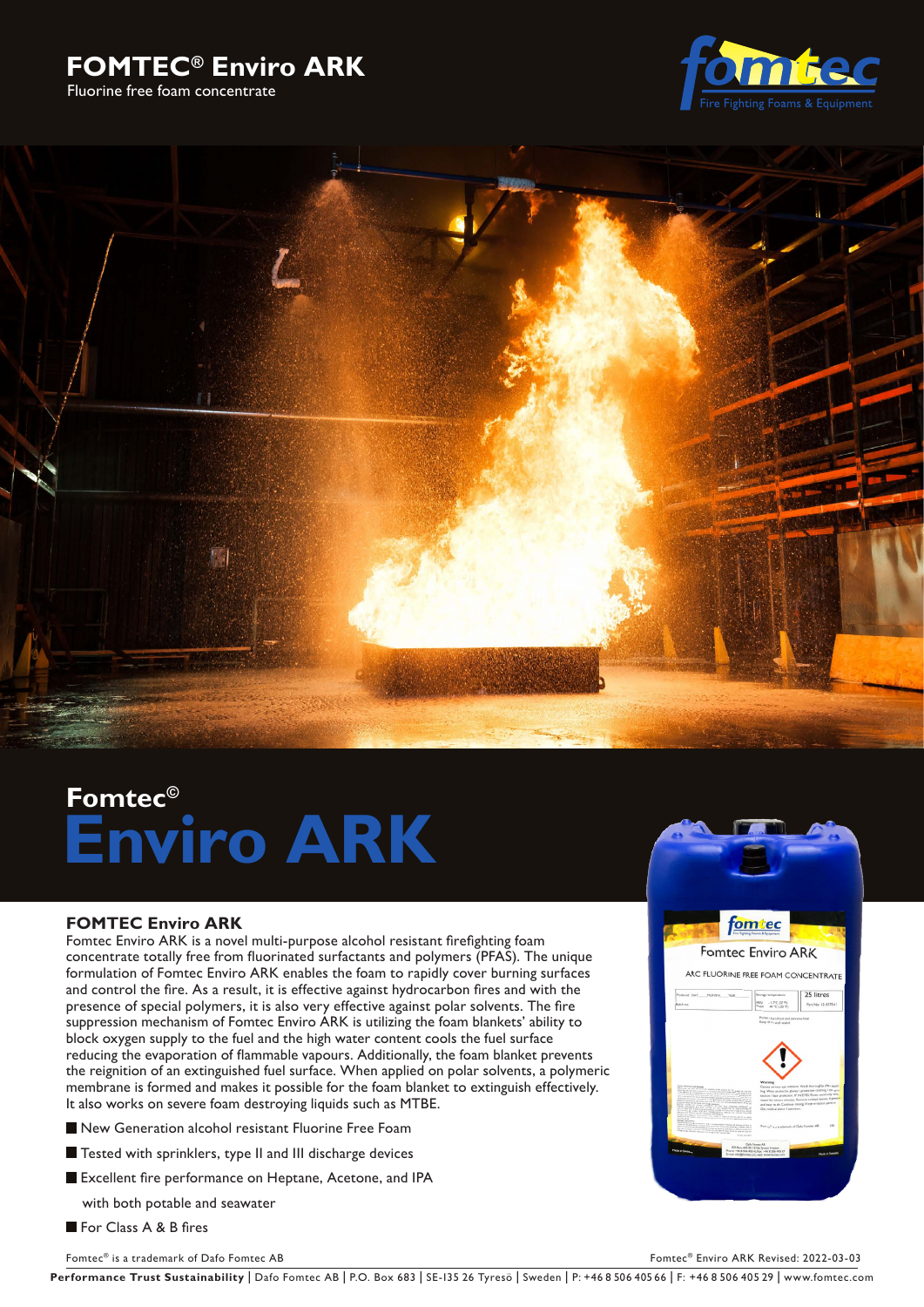Fluorine free foam concentrate



#### DESCRIPTION

Fomtec Enviro ARK is specially designed and tested to be an effective fluorine-free alternative for sprinkler systems, type II and III discharge devices. Fomtec Enviro ARK can be used at 3% with fresh water for low and medium discharge devices. For type II, III discharge devices and sprinkler systems it can be used at 3% proportioning. When used at 6% proportioning, it will have higher performance on polar solvents enabling lower application rates with type II and III devices.For use on class A type fires induction ratio of 0.3-1% is recommended depending on application and discharge device.

# **APPLICATION**

Fomtec Enviro ARK is intended for use on class B hydrocarbon fuel fires such as oil, Diesel and Gasoline well as polar solvents such as IPA, Acetone, Ethanol, and Methanol, as well as class A fires such as wood, paper, textiles etc. Fomtec Enviro ARK is especially suited whenever a fluorine-free (PFAS free) alternative with high fire performance is required. Fomtec Enviro ARK is tested for use in sprinklers. Suitable for mobile firefighting by use of aspirating foam discharge devices such as low and medium expansion foam branch pipes and monitors, where application rates and technique can be adjusted to the specifics of each incident. Or in systems designed for use with the product based on recommended minimum application rates, application duration and discharge devices.

## **FIRE PERFORMANCE & FOAMING**

The fire performance of this product has been measured and documented according to "Performance Tests" stated in this document. The design parameters depend on the type of system and application. The use of the product should follow the design guidelines. The foaming properties are depending on the equipment used and other variables such as water and ambient temperatures. Average expansion 8:1, average  $\frac{1}{4}$ drainage time 17:00 minutes using UNI 86 test nozzle.

#### **EQUIPMENT**

Fomtec Enviro ARK can easily be proportioned at the correct dilution using conventional proportioning equipment. The equipment should be designed to the foam type. Fomtec Enviro ARK should be used with the sprinklers it has been tested with or with discharge devices having expansion ratio and drainage time within tolerances of foam properties used in fire tests made with the product according to UL 162 and or FM 5130 standards.

#### COMPATIBILITY

Fomtec Enviro ARK can be used together with foam compatible powders and other expanded foams.

Fomtec Enviro ARK concentrate should not be mixed with other foam concentrates.

For material compatibility please refer to Fomtec Technical Advices FTA 20 addressing the topic.

| <b>TYPICAL DATA</b>             |                        |  |
|---------------------------------|------------------------|--|
| Appearance                      | Clear yellowish liquid |  |
| Specific gravity at 20°C        | $1,013 \pm 0.01$ g/ml  |  |
| Viscosity                       | Pseudoplastic*         |  |
| pН                              | $6.5 \text{ to } 8.5$  |  |
| Freezing point                  | $-4^{\circ}$ C         |  |
| Recommended storage temperature | 0 to $55^{\circ}$ C    |  |
| Suspended sediment (v/v)        | Less than 0.2%         |  |
|                                 |                        |  |

*\*) See detailed viscosity data below* 

#### **SPRINKLER APPLICATION**

Sprinkler applications are especially challenging for any foam due to the low operating pressure and the very low expansion reached. Applying foam through a sprinkler is a forceful application method and requires foam that can handle direct application and partial submersion into the fuel without losing its fire performance and burnback resistance. Foams that shall be regarded as suitable for sprinkler applications shall also be able to withstand limited time of water deluge directly onto the foam blanket and still maintain the burnback properties. Fomtec Enviro ARK has passed above described tests showing very good extinguishing and burnback properties. Refer to the FM Approval Guide and UL Listing for acceptable system configurations used with this concentrate and specific sprinkler SINs and their associated minimum application rates.

#### **ENVIRONMENTAL**

Fomtec Enviro ARK is formulated using raw materials specially selected for their fire performance and their environmental profile. The product is totally free from fluorinated surfactants and polymers and other organohalogens, and therefore it does not contain any PFAS. Fomtec Enviro ARK is 100% biodegradable. The handling of spills of concentrate or foam solutions should however be undertaken according to local regulations. Normally sewage systems can dispose foam solution based on this type of foam concentrate, but local sewage operators should be consulted.

Full details will be found in the Material Safety Datasheet (MSDS). For more detailed information please consult Fomtec Technical Advices FTA 40.

#### **STORAGE / SHELF LIFE**

Stored in original unbroken packaging the product will have a long shelf life. Shelf life in excess of 10 years will be found in temperate climates. As with all foams, shelf life will be dependent on storage temperatures and conditions.

For storage recommendations and material compatibility please refer to our Fomtec Technical Advices FTA 10 addressing the topic.

Fomtec® is a trademark of Dafo Fomtec AB Fomtec® Enviro ARK Revised: 2022-03-03

Performance Trust Sustainability | Dafo Fomtec AB | P.O. Box 683 | SE-135 26 Tyresö | Sweden | P: +46 8 506 405 66 | F: +46 8 506 405 29 | www.fomtec.com